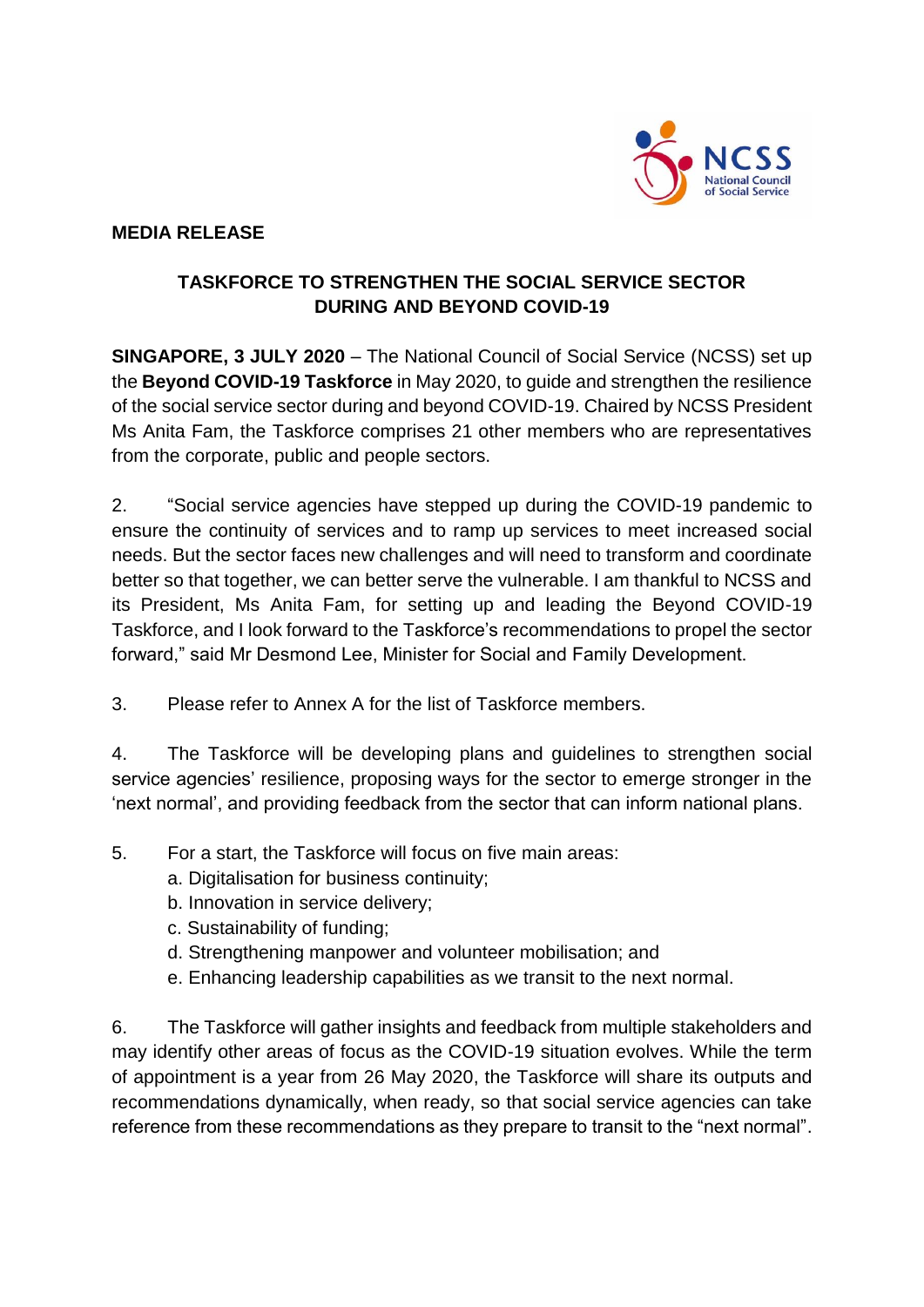7. "I am grateful to the 21 members for joining me in the Taskforce. Each member brings a wealth of experience and perspectives from various sectors, ranging from social service, community health and corporates, as well as deep expertise in digitalisation and design innovation. I look forward to their contributions. By leveraging their expertise and gathering insights from different segments of society, we hope to put together recommendations that will ensure that our service users continue to be cared for, and propose directions to establish a 'next normal' for the social service sector," said Ms Anita Fam, President of NCSS.

 $-$  END  $-$ 

For media enquiries, please contact:

| <b>Ms Deanne Galicia</b>         | <b>Ms Chew Kia Huey</b>                   |
|----------------------------------|-------------------------------------------|
| Associate                        | Senior Manager, Communications Division   |
| Ogilvy Singapore                 | Ministry of Social and Family Development |
| Tel: 8292 6895                   | Tel: 9021 0673                            |
| Email: deanne.galicia@ogilvy.com | Email: chew kia huey@msf.gov.sg           |

## **National Council of Social Service (NCSS)**

NCSS is the umbrella body for over 450-member social service organisations in Singapore. Its mission is to provide leadership and direction in enhancing the capabilities and capacity of our members, advocating for social service needs and strengthening strategic partnerships, for an effective social service ecosystem. Community Chest is the fundraising and engagement arm of NCSS and Social Service Institute (SSI) is the human capital development arm of NCSS.